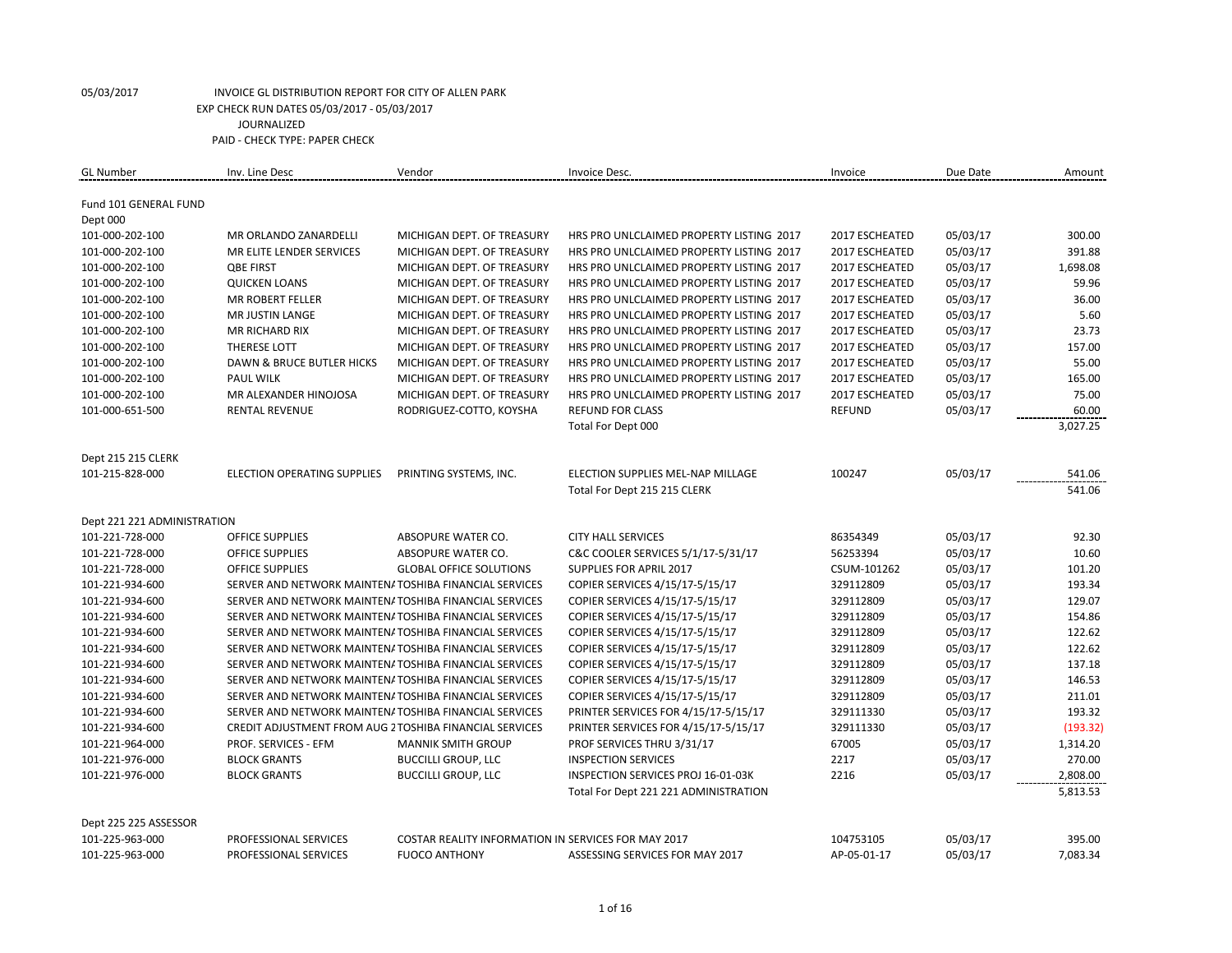| <b>GL Number</b>                   | Inv. Line Desc                                         | Vendor                                                 | Invoice Desc.                                                  | Invoice            | Due Date | Amount        |
|------------------------------------|--------------------------------------------------------|--------------------------------------------------------|----------------------------------------------------------------|--------------------|----------|---------------|
|                                    |                                                        |                                                        | Total For Dept 225 225 ASSESSOR                                |                    |          | 7,478.34      |
|                                    |                                                        |                                                        |                                                                |                    |          |               |
| Dept 230 230 FINANCE               |                                                        |                                                        |                                                                | CSUM-101262        |          |               |
| 101-230-728-000<br>101-230-801-000 | <b>OFFICE SUPPLIES</b><br>PAYROLL PROCESSING           | <b>GLOBAL OFFICE SOLUTIONS</b>                         | <b>SUPPLIES FOR APRIL 2017</b><br>NSF FEE REIMBURSEMENT        | REIMBURSEMENT      | 05/03/17 | 17.59<br>6.00 |
|                                    |                                                        | <b>BROWN, TRACIE</b>                                   |                                                                |                    | 05/03/17 | 23.59         |
|                                    |                                                        |                                                        | Total For Dept 230 230 FINANCE                                 |                    |          |               |
| Dept 263 263 CITY HALL             |                                                        |                                                        |                                                                |                    |          |               |
| 101-263-853-000                    | <b>TELEPHONE</b>                                       | <b>COMCAST</b>                                         | BILLING SERVICES FIRE DEPT 5/6/17-6/5/17                       | 8529101680173474   | 05/03/17 | 254.85        |
| 101-263-963-500                    | <b>DEMOLITION</b>                                      | <b>SALENBIEN TRUCKING &amp; EXC</b>                    | DEMOLITION OF ALLEN PARK CITY HALL                             | 402                | 05/03/17 | 182,300.00    |
| 101-263-985-000                    | CAPITAL OUTLAY-COMMON AREA ALLEN PARK EQUITIES LLC     |                                                        | MAY 2017 RENT & ELECTRIC SERVICES                              | <b>CE1059MAY</b>   | 05/03/17 | 3,996.00      |
| 101-263-985-000                    | CAPITAL OUTLAY-INSURANCE REC( ALLEN PARK EQUITIES LLC  |                                                        | MAY 2017 RENT & ELECTRIC SERVICES                              | <b>CE1059MAY</b>   | 05/03/17 | 181.00        |
| 101-263-985-000                    | CAPITAL OUTLAY-REAL ESTATE TAX ALLEN PARK EQUITIES LLC |                                                        | MAY 2017 RENT & ELECTRIC SERVICES                              | <b>CE1059MAY</b>   | 05/03/17 | 1,165.00      |
| 101-263-985-000                    | CAPITAL OUTLAY-BASE RENT                               | ALLEN PARK EQUITIES LLC                                | MAY 2017 RENT & ELECTRIC SERVICES                              | <b>CE1059MAY</b>   | 05/03/17 | 1,550.65      |
| 101-263-985-000                    | CAPITAL OUTLAY-ELECTRIC 2/28/1 ALLEN PARK EQUITIES LLC |                                                        | MAY 2017 RENT & ELECTRIC SERVICES                              | <b>CE1059MAY</b>   | 05/03/17 | 3,282.99      |
|                                    |                                                        |                                                        | Total For Dept 263 263 CITY HALL                               |                    |          | 192,730.49    |
| Dept 305 305 POLICE DEPARTMENT     |                                                        |                                                        |                                                                |                    |          |               |
| 101-305-728-000                    | <b>OFFICE SUPPLIES</b>                                 | ASADOORIAN FAMILY PRINT                                | SUPPLIES FOR POLICE DEPT                                       | 14413              | 05/03/17 | 136.00        |
| 101-305-728-000                    | <b>OFFICE SUPPLIES</b>                                 | <b>GLOBAL OFFICE SOLUTIONS</b>                         | SUPPLIES FOR APRIL 2017                                        | CSUM-101262        | 05/03/17 | 209.76        |
| 101-305-757-000                    | <b>OPERATING SUPPLIES</b>                              | SAFARILAND LLC                                         | DETECTIVE BUREAU SUPPLIES                                      | 1010-052564        | 05/03/17 | 18.75         |
| 101-305-761-000                    | PRISONER BOARD                                         | <b>STATE OF MICHIGAN</b>                               | <b>SEX OFFENDERS REGISTRATION</b>                              | 551-487992         | 05/03/17 | 210.00        |
| 101-305-761-000                    | PRISONER BOARD                                         | OCCUPATIONAL HEALTH CENTERS PRISONER BLOOD ALCHOL TEST |                                                                | 711455090          | 05/03/17 | 103.00        |
| 101-305-801-000                    | <b>ANIMAL CONTROL</b>                                  | <b>CITY OF WYANDOTTE</b>                               | DOWNRIVER ANIMAL CONTROL 1/1/17-3/31/17                        | ANIMAL CONTROL     | 05/03/17 | 21,388.23     |
| 101-305-805-000                    | <b>VEHICLE TOWING</b>                                  | <b>CITY TOWING</b>                                     | 74 VEHICLE TOWED 3/16/17-3/31/14,16 PERSONAL                   | 3/16/17-3/31/17    | 05/03/17 | 7,805.00      |
| 101-305-805-000                    | <b>VEHICLE TOWING</b>                                  | <b>CITY TOWING</b>                                     | 60 VEH TOWED BY POLICE 4/1/17-4/16/17                          | $4/1/17 - 4/16/17$ | 05/03/17 | 5,675.00      |
| 101-305-807-000                    | <b>CENTRAL DISPATCH</b>                                | <b>CITY OF WYANDOTTE</b>                               | DOWNRIVER DISPATCH 1/1/17-3/31/17                              | <b>DISPATCH</b>    | 05/03/17 | 31,866.18     |
| 101-305-853-000                    | <b>TELEPHONE</b>                                       | <b>VERIZON WIRELESS</b>                                | POLICE SERVICES 3/11/17-4/10/17                                | 9783752608         | 05/03/17 | 722.23        |
| 101-305-934-500                    | <b>COMPUTER BREAK-FIX</b>                              |                                                        | SOUTHERN MICHIGAN INFOR. ALLI. COMPUTER SERVICES POLICE DEPT   | 2843               | 05/03/17 | 120.00        |
| 101-305-934-500                    | <b>COMPUTER BREAK-FIX</b>                              |                                                        | SOUTHERN MICHIGAN INFOR. ALLI. COMPUTER SERVICES POLICE DEPT   | 2825               | 05/03/17 | 800.00        |
| 101-305-960-000                    | <b>EDUCATION &amp; TRAINING</b>                        | MILLER, JEFFREY                                        | REIMBURSEMENT FOR TRAINING EXPENSES                            | REIMBURSEMENT      | 05/03/17 | 14.35         |
| 101-305-961-000                    | POL. TRAIN-ACT 302 ST. GRANT                           | SODEN, JAMES                                           | REIMBURSEMENT EXPENSES RELATED TO TRNG                         | REIMBURSEMENT      | 05/03/17 | 35.96         |
|                                    |                                                        |                                                        | Total For Dept 305 305 POLICE DEPARTMENT                       |                    |          | 69,104.46     |
|                                    |                                                        |                                                        |                                                                |                    |          |               |
| Dept 340 340 FIRE DEPARTMENT       |                                                        |                                                        |                                                                |                    |          |               |
| 101-340-728-000                    | <b>OFFICE SUPPLIES</b>                                 | <b>GLOBAL OFFICE SOLUTIONS</b>                         | SUPPLIES FOR APRIL 2017                                        | CSUM-101262        | 05/03/17 | 467.71        |
| 101-340-757-500                    | <b>RESCUE SUPPLIES</b>                                 | PHYSIO CONTROL, INC                                    | RESCUE SUPPLIES FOR FIRE DEPT                                  | 417096125          | 05/03/17 | 1,428.00      |
| 101-340-768-000                    | <b>UNIFORMS</b>                                        | <b>DETROIT SHIELDS</b>                                 | HELMET SHIELDS FOR FIRE DEPT                                   | 4201701            | 05/03/17 | 400.00        |
| 101-340-805-000                    | AMBULANCE BILLING                                      | ACCUMED BILLING INC.                                   | MONTHLY BILLING 4/1/17-4/30/17                                 | 15932              | 05/03/17 | 3,358.10      |
| 101-340-920-000                    | <b>UTILITIES</b>                                       | CONSTELLATION                                          | GAS SERVICES MARCH 2017                                        | 0039166168         | 05/03/17 | 415.89        |
| 101-340-931-000                    | <b>BUILDING MAINTENANCE</b>                            | FIRE SYSTEMS OF MICHIGAN, INC. BUILDING MNT FIRE DEPT  |                                                                | 173560             | 05/03/17 | 120.00        |
| 101-340-934-000                    | <b>EQUIPMENT MAINTENANCE</b>                           | <b>VERIZON WIRELESS</b>                                | FIRE DEPT SERVICES 3/11/17-4/10/17                             | 9783677013         | 05/03/17 | 96.04         |
| 101-340-934-500                    | <b>COMPUTER BREAK-FIX</b>                              |                                                        | SOUTHERN MICHIGAN INFOR. ALLI. COMPUTER SERVICES FOR FIRE DEPT | 2841               | 05/03/17 | 160.00        |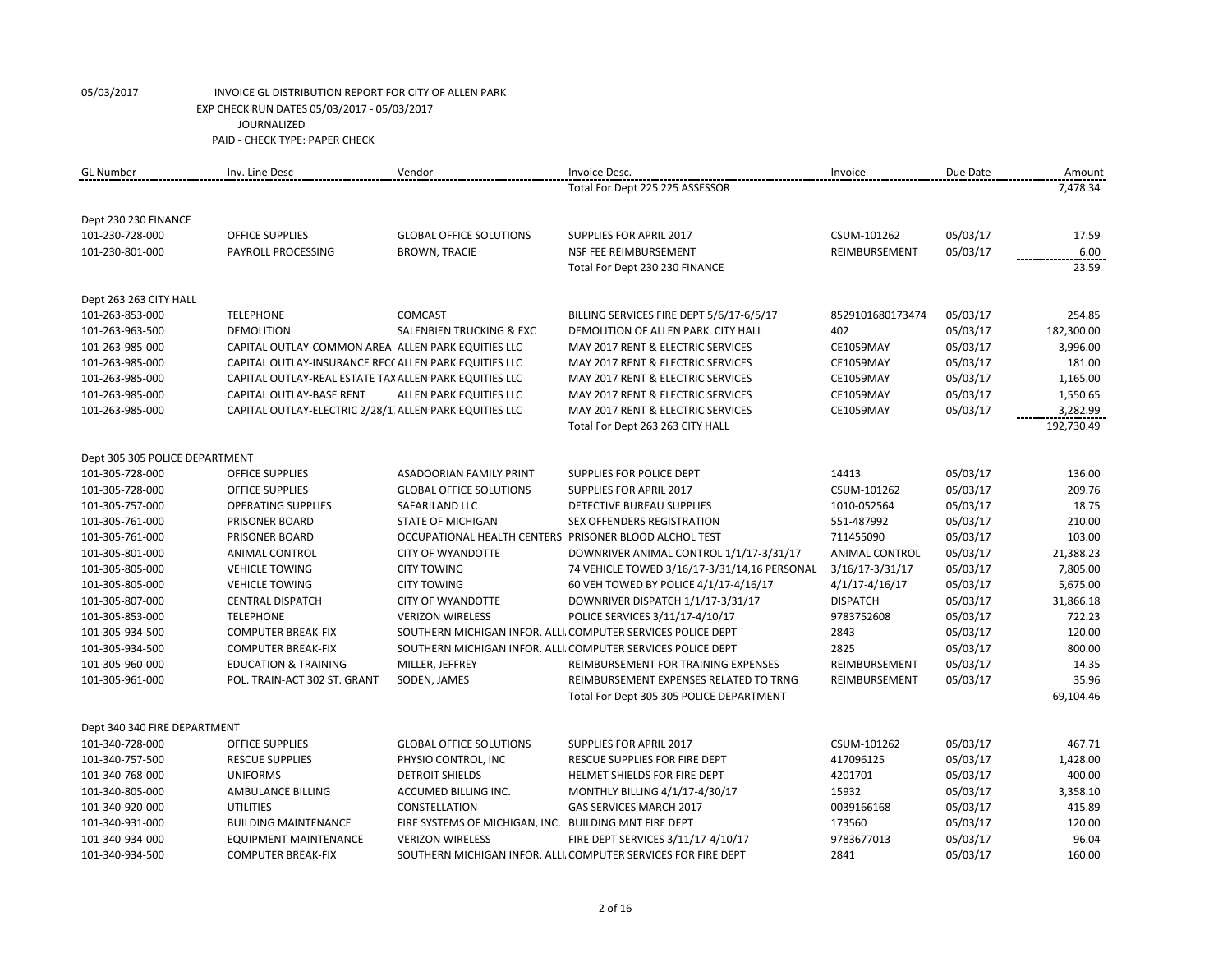| <b>GL</b> Number                          | Inv. Line Desc                           | Vendor                                        | Invoice Desc.                                       | Invoice          | Due Date | Amount    |
|-------------------------------------------|------------------------------------------|-----------------------------------------------|-----------------------------------------------------|------------------|----------|-----------|
| 101-340-939-000                           | <b>VEHICLE MAINTENANCE</b>               | BAKER'S GAS & WELDING SUPPLY                  | <b>CYCLINDER RENTAL</b>                             | 09161288         | 05/03/17 | 19.45     |
| 101-340-939-000                           | <b>VEHICLE MAINTENANCE</b>               | <b>HALT FIRE</b>                              | <b>VEHICLE MNT FIRE DEPT</b>                        | S0073769         | 05/03/17 | 307.47    |
| 101-340-939-000                           | <b>VEHICLE MAINTENANCE</b>               | <b>HALT FIRE</b>                              | VEHICLE MNT FOR FIRE DEPT                           | S0073685         | 05/03/17 | 499.91    |
| 101-340-939-000                           | <b>VEHICLE MAINTENANCE</b>               | KODIAK EMERGENCY VEHICLES                     | <b>VEHICLE MNT FIRE DEPT</b>                        | 20170611         | 05/03/17 | 207.77    |
| 101-340-960-000                           | <b>EDUCATION &amp; TRAINING</b>          | DOLAN CONSULTING GROUP                        | SEMINAR DEPUTY CHIEF CANN                           | 1100-042017-0915 | 05/03/17 | 195.00    |
|                                           |                                          |                                               | Total For Dept 340 340 FIRE DEPARTMENT              |                  |          | 7,675.34  |
| Dept 445 445 DEPARTMENT OF PUBLIC SERVICE |                                          |                                               |                                                     |                  |          |           |
| 101-445-728-000                           | <b>OFFICE SUPPLIES</b>                   | <b>GLOBAL OFFICE SOLUTIONS</b>                | <b>SUPPLIES FOR APRIL 2017</b>                      | CSUM-101262      | 05/03/17 | 53.47     |
| 101-445-853-000                           | <b>TELEPHONE</b>                         | <b>AT &amp; T</b>                             | SERVICES 4/10/17-5/9/17                             | 05032017         | 05/03/17 | 112.75    |
| 101-445-920-000                           | UTILITIES GARAGE APT R                   | <b>DTE ENERGY</b>                             | SERVICES 03/07/17-04/05/17                          | 05032017         | 05/03/17 | 1,059.88  |
| 101-445-926-000                           | STREET LIGHTING-15501 PHILOME DTE ENERGY |                                               | SERVICES 03/13/17-04/25/17                          | 05032017         | 05/03/17 | 231.80    |
| 101-445-939-000                           | <b>VEHICLE MAINTENANCE</b>               | BAKER'S GAS & WELDING SUPPLY SUPPLIES         |                                                     | 01440039         | 05/03/17 | 105.63    |
| 101-445-939-000                           | <b>VEHICLE MAINTENANCE</b>               | BAKER'S GAS & WELDING SUPPLY CYCLINDER RENTAL |                                                     | 09161288         | 05/03/17 | 19.45     |
| 101-445-939-000                           | <b>VEHICLE MAINTENANCE</b>               | <b>GLENDALE AUTO VALUE</b>                    | <b>PARTS</b>                                        | 359-122672       | 05/03/17 | 54.99     |
| 101-445-939-000                           | <b>VEHICLE MAINTENANCE</b>               | WILLIAM F. SELL & SON                         | <b>SUPPLIES</b>                                     | 240739           | 05/03/17 | 78.09     |
| 101-445-962-000                           | <b>MISCELLANEOUS</b>                     | <b>COMPREHENSIVE TESTING SOL.</b>             | <b>SERVICES</b>                                     | 2306             | 05/03/17 | 310.00    |
|                                           |                                          |                                               | Total For Dept 445 445 DEPARTMENT OF PUBLIC SERVICE |                  |          | 2,026.06  |
| Dept 707 707 PARKS & REC                  |                                          |                                               |                                                     |                  |          |           |
| 101-707-728-000                           | <b>OFFICE SUPPLIES</b>                   | <b>GLOBAL OFFICE SOLUTIONS</b>                | <b>SUPPLIES FOR APRIL 2017</b>                      | CSUM-101262      | 05/03/17 | 144.64    |
| 101-707-783-000                           | <b>PARK SUPPLIES</b>                     | <b>HOME DEPOT</b>                             | <b>MATERIALS</b>                                    | 12416            | 05/03/17 | 13.44     |
| 101-707-783-000                           | <b>PARK SUPPLIES</b>                     | PIONEER MANUFACTURING CO                      | <b>PARK SUPPLIES</b>                                | INV634911        | 05/03/17 | 1,247.50  |
| 101-707-920-000                           | <b>UTILITIES</b>                         | CONSTELLATION                                 | GAS SERVICES MARCH 2017                             | 0039167087       | 05/03/17 | 249.77    |
| 101-707-920-000                           | UTILITIES CUNNINGHAM PARK                | <b>DTE ENERGY</b>                             | SERVICES 3/23/17-4/25/17                            | 05032017         | 05/03/17 | 96.21     |
| 101-707-920-000                           | UTILITIES- WADING POOL                   | <b>DTE ENERGY</b>                             | SERVICES 3/23/17-4/25/17                            | 05032017         | 05/03/17 | 13.40     |
| 101-707-939-000                           | <b>VEHICLE MAINTENANCE</b>               | BAKER'S GAS & WELDING SUPPLY CYCLINDER RENTAL |                                                     | 09161288         | 05/03/17 | 19.45     |
| 101-707-939-000                           | <b>VEHICLE MAINTENANCE</b>               | <b>GLENDALE AUTO VALUE</b>                    | PARTS FOR 1997 FORD PICKUP                          | 359-122834       | 05/03/17 | 34.99     |
| 101-707-939-000                           | <b>VEHICLE MAINTENANCE</b>               | <b>INTERSTATE BATTERY OF SE MICHK PARTS</b>   |                                                     | 69006384         | 05/03/17 | 121.04    |
|                                           |                                          |                                               | Total For Dept 707 707 PARKS & REC                  |                  |          | 1,940.44  |
| Dept 751 751 COMMUNITY CENTER             |                                          |                                               |                                                     |                  |          |           |
| 101-751-757-000                           | <b>OPERATING SUPPLIES</b>                | GORDON FOOD SERV.                             | <b>SUPPLIES</b>                                     | 846132992        | 05/03/17 | 9.79      |
| 101-751-757-000                           | <b>OPERATING SUPPLIES</b>                | GORDON FOOD SERV.                             | <b>SUPPLIES</b>                                     | 917049601        | 05/03/17 | 136.87    |
| 101-751-757-000                           | <b>OPERATING SUPPLIES</b>                | GORDON FOOD SERV.                             | <b>SUPPLIES</b>                                     | 846133189        | 05/03/17 | 199.39    |
| 101-751-757-000                           | <b>OPERATING SUPPLIES</b>                | PEPSI COLA                                    | <b>SUPPLIES</b>                                     | 96602359         | 05/03/17 | 330.24    |
| 101-751-757-000                           | <b>OPERATING SUPPLIES</b>                | <b>PROPANE SERVICES</b>                       | <b>MOTOR FUEL</b>                                   | U0097270         | 05/03/17 | 55.78     |
| 101-751-757-000                           | <b>OPERATING SUPPLIES</b>                | <b>PROPANE SERVICES</b>                       | <b>MOTOR FUEL</b>                                   | U0097374         | 05/03/17 | 55.78     |
| 101-751-757-000                           | <b>OPERATING SUPPLIES</b>                | <b>SAM'S CLUB DIRECT</b>                      | <b>SUPPLIES FOR APRIL 2017</b>                      | 0402519749089APR | 05/03/17 | 20.96     |
| 101-751-757-000                           | <b>OPERATING SUPPLIES</b>                | SYSCO DETROIT LLC                             | <b>SUPPLIES</b>                                     | 158269720        | 05/03/17 | 728.78    |
| 101-751-920-000                           | <b>UTILITIES</b>                         | CONSTELLATION                                 | <b>GAS SERVICES MARCH 2017</b>                      | 0039166164       | 05/03/17 | 3,824.57  |
| 101-751-920-000                           | UTILITIES COMM CENTER                    | <b>DTE ENERGY</b>                             | SERVICES 03/13/17-04/25/17                          | 05032017         | 05/03/17 | 10,005.25 |
| 101-751-931-000                           | <b>BUILDING MAINTENANCE</b>              | <b>HOME DEPOT</b>                             | <b>MATERIALS</b>                                    | 12416            | 05/03/17 | 29.97     |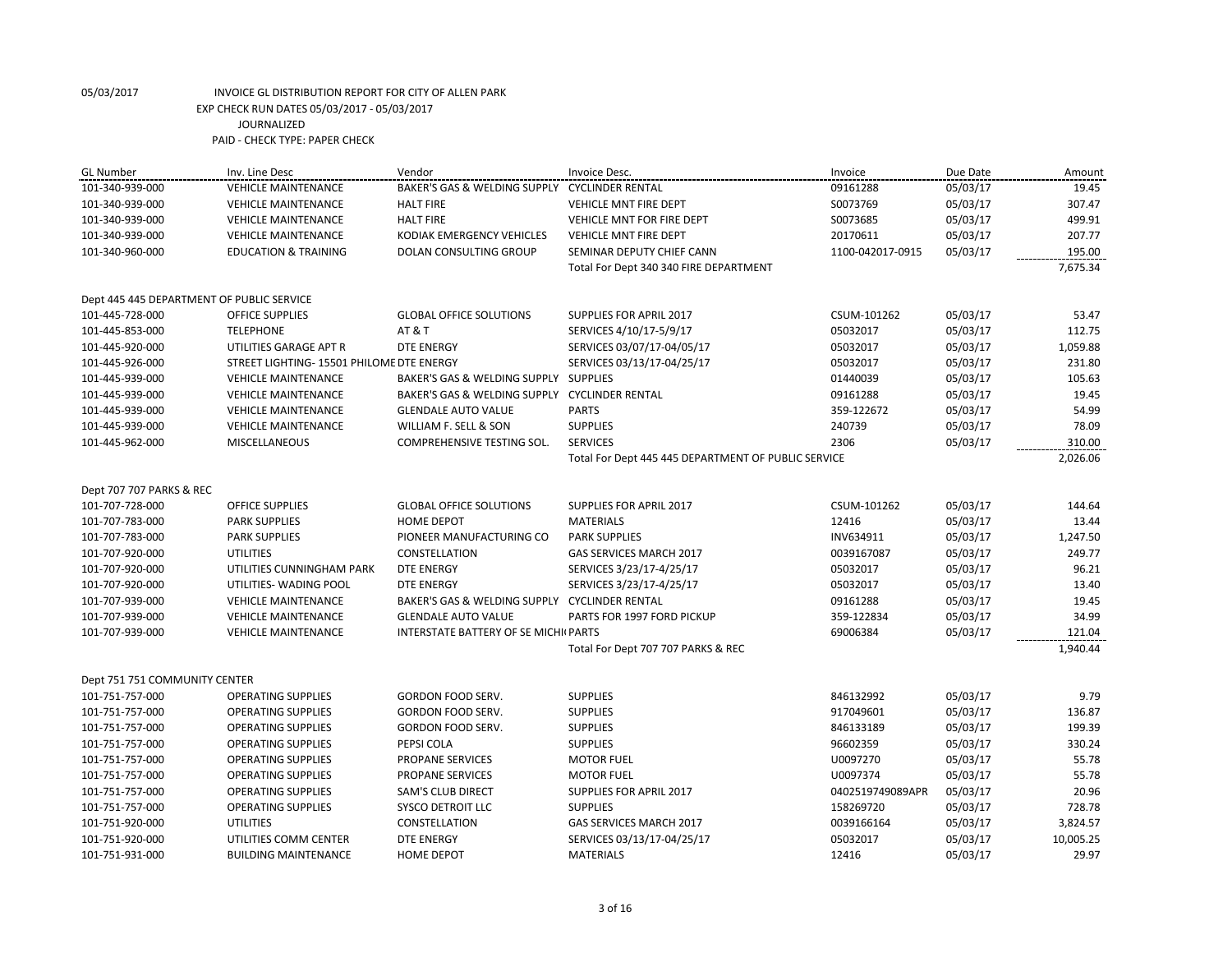| 101-751-931-000<br><b>BUILDING MAINTENANCE</b><br>NETWORK SERVICES COMPANY<br><b>SUPPLIES</b><br>6445956-00<br>05/03/17<br>268.14<br>15,665.52<br>Total For Dept 751 751 COMMUNITY CENTER<br>Dept 803 HISTORIAL<br>05/03/17<br>48.70<br>101-803-701-000<br>UTILITIES HISTORICAL<br><b>ALLEN PARK WATER</b><br>HISTORICAL WATER SERVICES 1/1/17-4/1/17<br>340-EN155-04<br>CONSTELLATION<br>GAS SERVICES FOR MARCH 2017<br>05/03/17<br>101-803-701-000<br>PERSONNEL SERVICES<br>0039167064<br>41.82<br>Total For Dept 803 HISTORIAL<br>90.52<br>306,116.60<br>Total For Fund 101 GENERAL FUND<br>Fund 202 MAJOR STREET FUND<br>Dept 475 475 TRAFFIC SERVICES<br>05/03/17<br>202-475-703-050<br>INTERFUND LABOR/EQUIP - TRAFFI MICHIGAN DEPT. OF TRANSPORTA TRAFFIC SIGNAL ENERGY 4TH QUARTER 2016<br>591-8166638<br>113.64<br>113.64<br>Total For Dept 475 475 TRAFFIC SERVICES<br>Dept 479 PRESERVATION - STREETS<br>05/03/17<br>202-479-757-000<br><b>OPERATING SUPPLIES</b><br><b>CADILLAC ASPHALT LLC</b><br><b>SUPPLIES</b><br>301340<br>792.23<br>202-479-801-205<br><b>SECTIONING</b><br>DOMINIC GAGLIO CONSTRUCTION, JOB AP-52 PMT #1 CITY ST SECTIONING<br>11534<br>05/03/17<br>58,821.69<br>59,613.92<br>Total For Dept 479 PRESERVATION - STREETS<br>Total For Fund 202 MAJOR STREET FUND<br>59,727.56<br>Fund 203 LOCAL STREET FUND<br>Dept 479 PRESERVATION - STREETS<br><b>SUPPLIES</b><br>301340<br>05/03/17<br>792.22<br>203-479-757-000<br><b>OPERATING SUPPLIES</b><br><b>CADILLAC ASPHALT LLC</b><br>05/03/17<br>203-479-801-205<br>SECTIONING - PRESERVATION<br>DOMINIC GAGLIO CONSTRUCTION, JOB AP-31 PMT #2 FIRE DEPT REPAIRS<br>11538<br>2,773.93<br>05/03/17<br>20,000.00<br>203-479-801-205<br>SECTIONING - PRESERVATION<br>DOMINIC GAGLIO CONSTRUCTION, JOB AP-19 PMT #7 LOCAL ROADS<br>11537<br>05/03/17<br>427.20<br>203-479-801-205<br>SECTIONING - PRESERVATION<br>DOMINIC GAGLIO CONSTRUCTION, JOB AP-19 PMT #2 CONCRETE REPAIRS<br>11539<br>Total For Dept 479 PRESERVATION - STREETS<br>23,993.35<br>23,993.35<br>Total For Fund 203 LOCAL STREET FUND<br>Fund 226 RUBBISH FUND<br>Dept 450 450 RUBBISH<br>79589<br>05/03/17<br>226-450-819-000<br><b>WASTE DISPOSAL</b><br>RIVERVIEW, CITY OF<br>141.08<br>MARCH 2017 DEMO YARD CLEANUP<br>226-450-819-000<br><b>WASTE DISPOSAL</b><br>RIVERVIEW, CITY OF<br>MARCH 2017 WOOD DISPOSAL<br>79590<br>05/03/17<br>924.81<br>1,065.89<br>Total For Dept 450 450 RUBBISH<br>Total For Fund 226 RUBBISH FUND<br>1,065.89 | <b>GL Number</b> | Inv. Line Desc | Vendor | Invoice Desc. | Invoice | Due Date | Amount |
|---------------------------------------------------------------------------------------------------------------------------------------------------------------------------------------------------------------------------------------------------------------------------------------------------------------------------------------------------------------------------------------------------------------------------------------------------------------------------------------------------------------------------------------------------------------------------------------------------------------------------------------------------------------------------------------------------------------------------------------------------------------------------------------------------------------------------------------------------------------------------------------------------------------------------------------------------------------------------------------------------------------------------------------------------------------------------------------------------------------------------------------------------------------------------------------------------------------------------------------------------------------------------------------------------------------------------------------------------------------------------------------------------------------------------------------------------------------------------------------------------------------------------------------------------------------------------------------------------------------------------------------------------------------------------------------------------------------------------------------------------------------------------------------------------------------------------------------------------------------------------------------------------------------------------------------------------------------------------------------------------------------------------------------------------------------------------------------------------------------------------------------------------------------------------------------------------------------------------------------------------------------------------------------------------------------------------------------------------------------------------------------------------------------------------------------------------------------------------------------------------|------------------|----------------|--------|---------------|---------|----------|--------|
|                                                                                                                                                                                                                                                                                                                                                                                                                                                                                                                                                                                                                                                                                                                                                                                                                                                                                                                                                                                                                                                                                                                                                                                                                                                                                                                                                                                                                                                                                                                                                                                                                                                                                                                                                                                                                                                                                                                                                                                                                                                                                                                                                                                                                                                                                                                                                                                                                                                                                                   |                  |                |        |               |         |          |        |
|                                                                                                                                                                                                                                                                                                                                                                                                                                                                                                                                                                                                                                                                                                                                                                                                                                                                                                                                                                                                                                                                                                                                                                                                                                                                                                                                                                                                                                                                                                                                                                                                                                                                                                                                                                                                                                                                                                                                                                                                                                                                                                                                                                                                                                                                                                                                                                                                                                                                                                   |                  |                |        |               |         |          |        |
|                                                                                                                                                                                                                                                                                                                                                                                                                                                                                                                                                                                                                                                                                                                                                                                                                                                                                                                                                                                                                                                                                                                                                                                                                                                                                                                                                                                                                                                                                                                                                                                                                                                                                                                                                                                                                                                                                                                                                                                                                                                                                                                                                                                                                                                                                                                                                                                                                                                                                                   |                  |                |        |               |         |          |        |
|                                                                                                                                                                                                                                                                                                                                                                                                                                                                                                                                                                                                                                                                                                                                                                                                                                                                                                                                                                                                                                                                                                                                                                                                                                                                                                                                                                                                                                                                                                                                                                                                                                                                                                                                                                                                                                                                                                                                                                                                                                                                                                                                                                                                                                                                                                                                                                                                                                                                                                   |                  |                |        |               |         |          |        |
|                                                                                                                                                                                                                                                                                                                                                                                                                                                                                                                                                                                                                                                                                                                                                                                                                                                                                                                                                                                                                                                                                                                                                                                                                                                                                                                                                                                                                                                                                                                                                                                                                                                                                                                                                                                                                                                                                                                                                                                                                                                                                                                                                                                                                                                                                                                                                                                                                                                                                                   |                  |                |        |               |         |          |        |
|                                                                                                                                                                                                                                                                                                                                                                                                                                                                                                                                                                                                                                                                                                                                                                                                                                                                                                                                                                                                                                                                                                                                                                                                                                                                                                                                                                                                                                                                                                                                                                                                                                                                                                                                                                                                                                                                                                                                                                                                                                                                                                                                                                                                                                                                                                                                                                                                                                                                                                   |                  |                |        |               |         |          |        |
|                                                                                                                                                                                                                                                                                                                                                                                                                                                                                                                                                                                                                                                                                                                                                                                                                                                                                                                                                                                                                                                                                                                                                                                                                                                                                                                                                                                                                                                                                                                                                                                                                                                                                                                                                                                                                                                                                                                                                                                                                                                                                                                                                                                                                                                                                                                                                                                                                                                                                                   |                  |                |        |               |         |          |        |
|                                                                                                                                                                                                                                                                                                                                                                                                                                                                                                                                                                                                                                                                                                                                                                                                                                                                                                                                                                                                                                                                                                                                                                                                                                                                                                                                                                                                                                                                                                                                                                                                                                                                                                                                                                                                                                                                                                                                                                                                                                                                                                                                                                                                                                                                                                                                                                                                                                                                                                   |                  |                |        |               |         |          |        |
|                                                                                                                                                                                                                                                                                                                                                                                                                                                                                                                                                                                                                                                                                                                                                                                                                                                                                                                                                                                                                                                                                                                                                                                                                                                                                                                                                                                                                                                                                                                                                                                                                                                                                                                                                                                                                                                                                                                                                                                                                                                                                                                                                                                                                                                                                                                                                                                                                                                                                                   |                  |                |        |               |         |          |        |
|                                                                                                                                                                                                                                                                                                                                                                                                                                                                                                                                                                                                                                                                                                                                                                                                                                                                                                                                                                                                                                                                                                                                                                                                                                                                                                                                                                                                                                                                                                                                                                                                                                                                                                                                                                                                                                                                                                                                                                                                                                                                                                                                                                                                                                                                                                                                                                                                                                                                                                   |                  |                |        |               |         |          |        |
|                                                                                                                                                                                                                                                                                                                                                                                                                                                                                                                                                                                                                                                                                                                                                                                                                                                                                                                                                                                                                                                                                                                                                                                                                                                                                                                                                                                                                                                                                                                                                                                                                                                                                                                                                                                                                                                                                                                                                                                                                                                                                                                                                                                                                                                                                                                                                                                                                                                                                                   |                  |                |        |               |         |          |        |
|                                                                                                                                                                                                                                                                                                                                                                                                                                                                                                                                                                                                                                                                                                                                                                                                                                                                                                                                                                                                                                                                                                                                                                                                                                                                                                                                                                                                                                                                                                                                                                                                                                                                                                                                                                                                                                                                                                                                                                                                                                                                                                                                                                                                                                                                                                                                                                                                                                                                                                   |                  |                |        |               |         |          |        |
|                                                                                                                                                                                                                                                                                                                                                                                                                                                                                                                                                                                                                                                                                                                                                                                                                                                                                                                                                                                                                                                                                                                                                                                                                                                                                                                                                                                                                                                                                                                                                                                                                                                                                                                                                                                                                                                                                                                                                                                                                                                                                                                                                                                                                                                                                                                                                                                                                                                                                                   |                  |                |        |               |         |          |        |
|                                                                                                                                                                                                                                                                                                                                                                                                                                                                                                                                                                                                                                                                                                                                                                                                                                                                                                                                                                                                                                                                                                                                                                                                                                                                                                                                                                                                                                                                                                                                                                                                                                                                                                                                                                                                                                                                                                                                                                                                                                                                                                                                                                                                                                                                                                                                                                                                                                                                                                   |                  |                |        |               |         |          |        |
|                                                                                                                                                                                                                                                                                                                                                                                                                                                                                                                                                                                                                                                                                                                                                                                                                                                                                                                                                                                                                                                                                                                                                                                                                                                                                                                                                                                                                                                                                                                                                                                                                                                                                                                                                                                                                                                                                                                                                                                                                                                                                                                                                                                                                                                                                                                                                                                                                                                                                                   |                  |                |        |               |         |          |        |
|                                                                                                                                                                                                                                                                                                                                                                                                                                                                                                                                                                                                                                                                                                                                                                                                                                                                                                                                                                                                                                                                                                                                                                                                                                                                                                                                                                                                                                                                                                                                                                                                                                                                                                                                                                                                                                                                                                                                                                                                                                                                                                                                                                                                                                                                                                                                                                                                                                                                                                   |                  |                |        |               |         |          |        |
|                                                                                                                                                                                                                                                                                                                                                                                                                                                                                                                                                                                                                                                                                                                                                                                                                                                                                                                                                                                                                                                                                                                                                                                                                                                                                                                                                                                                                                                                                                                                                                                                                                                                                                                                                                                                                                                                                                                                                                                                                                                                                                                                                                                                                                                                                                                                                                                                                                                                                                   |                  |                |        |               |         |          |        |
|                                                                                                                                                                                                                                                                                                                                                                                                                                                                                                                                                                                                                                                                                                                                                                                                                                                                                                                                                                                                                                                                                                                                                                                                                                                                                                                                                                                                                                                                                                                                                                                                                                                                                                                                                                                                                                                                                                                                                                                                                                                                                                                                                                                                                                                                                                                                                                                                                                                                                                   |                  |                |        |               |         |          |        |
|                                                                                                                                                                                                                                                                                                                                                                                                                                                                                                                                                                                                                                                                                                                                                                                                                                                                                                                                                                                                                                                                                                                                                                                                                                                                                                                                                                                                                                                                                                                                                                                                                                                                                                                                                                                                                                                                                                                                                                                                                                                                                                                                                                                                                                                                                                                                                                                                                                                                                                   |                  |                |        |               |         |          |        |
|                                                                                                                                                                                                                                                                                                                                                                                                                                                                                                                                                                                                                                                                                                                                                                                                                                                                                                                                                                                                                                                                                                                                                                                                                                                                                                                                                                                                                                                                                                                                                                                                                                                                                                                                                                                                                                                                                                                                                                                                                                                                                                                                                                                                                                                                                                                                                                                                                                                                                                   |                  |                |        |               |         |          |        |
|                                                                                                                                                                                                                                                                                                                                                                                                                                                                                                                                                                                                                                                                                                                                                                                                                                                                                                                                                                                                                                                                                                                                                                                                                                                                                                                                                                                                                                                                                                                                                                                                                                                                                                                                                                                                                                                                                                                                                                                                                                                                                                                                                                                                                                                                                                                                                                                                                                                                                                   |                  |                |        |               |         |          |        |
|                                                                                                                                                                                                                                                                                                                                                                                                                                                                                                                                                                                                                                                                                                                                                                                                                                                                                                                                                                                                                                                                                                                                                                                                                                                                                                                                                                                                                                                                                                                                                                                                                                                                                                                                                                                                                                                                                                                                                                                                                                                                                                                                                                                                                                                                                                                                                                                                                                                                                                   |                  |                |        |               |         |          |        |
|                                                                                                                                                                                                                                                                                                                                                                                                                                                                                                                                                                                                                                                                                                                                                                                                                                                                                                                                                                                                                                                                                                                                                                                                                                                                                                                                                                                                                                                                                                                                                                                                                                                                                                                                                                                                                                                                                                                                                                                                                                                                                                                                                                                                                                                                                                                                                                                                                                                                                                   |                  |                |        |               |         |          |        |
|                                                                                                                                                                                                                                                                                                                                                                                                                                                                                                                                                                                                                                                                                                                                                                                                                                                                                                                                                                                                                                                                                                                                                                                                                                                                                                                                                                                                                                                                                                                                                                                                                                                                                                                                                                                                                                                                                                                                                                                                                                                                                                                                                                                                                                                                                                                                                                                                                                                                                                   |                  |                |        |               |         |          |        |
|                                                                                                                                                                                                                                                                                                                                                                                                                                                                                                                                                                                                                                                                                                                                                                                                                                                                                                                                                                                                                                                                                                                                                                                                                                                                                                                                                                                                                                                                                                                                                                                                                                                                                                                                                                                                                                                                                                                                                                                                                                                                                                                                                                                                                                                                                                                                                                                                                                                                                                   |                  |                |        |               |         |          |        |
|                                                                                                                                                                                                                                                                                                                                                                                                                                                                                                                                                                                                                                                                                                                                                                                                                                                                                                                                                                                                                                                                                                                                                                                                                                                                                                                                                                                                                                                                                                                                                                                                                                                                                                                                                                                                                                                                                                                                                                                                                                                                                                                                                                                                                                                                                                                                                                                                                                                                                                   |                  |                |        |               |         |          |        |
|                                                                                                                                                                                                                                                                                                                                                                                                                                                                                                                                                                                                                                                                                                                                                                                                                                                                                                                                                                                                                                                                                                                                                                                                                                                                                                                                                                                                                                                                                                                                                                                                                                                                                                                                                                                                                                                                                                                                                                                                                                                                                                                                                                                                                                                                                                                                                                                                                                                                                                   |                  |                |        |               |         |          |        |
|                                                                                                                                                                                                                                                                                                                                                                                                                                                                                                                                                                                                                                                                                                                                                                                                                                                                                                                                                                                                                                                                                                                                                                                                                                                                                                                                                                                                                                                                                                                                                                                                                                                                                                                                                                                                                                                                                                                                                                                                                                                                                                                                                                                                                                                                                                                                                                                                                                                                                                   |                  |                |        |               |         |          |        |
|                                                                                                                                                                                                                                                                                                                                                                                                                                                                                                                                                                                                                                                                                                                                                                                                                                                                                                                                                                                                                                                                                                                                                                                                                                                                                                                                                                                                                                                                                                                                                                                                                                                                                                                                                                                                                                                                                                                                                                                                                                                                                                                                                                                                                                                                                                                                                                                                                                                                                                   |                  |                |        |               |         |          |        |
|                                                                                                                                                                                                                                                                                                                                                                                                                                                                                                                                                                                                                                                                                                                                                                                                                                                                                                                                                                                                                                                                                                                                                                                                                                                                                                                                                                                                                                                                                                                                                                                                                                                                                                                                                                                                                                                                                                                                                                                                                                                                                                                                                                                                                                                                                                                                                                                                                                                                                                   |                  |                |        |               |         |          |        |

Fund 249 BUILDING FUND Dept 371 371 BUILDING DEPARTMENT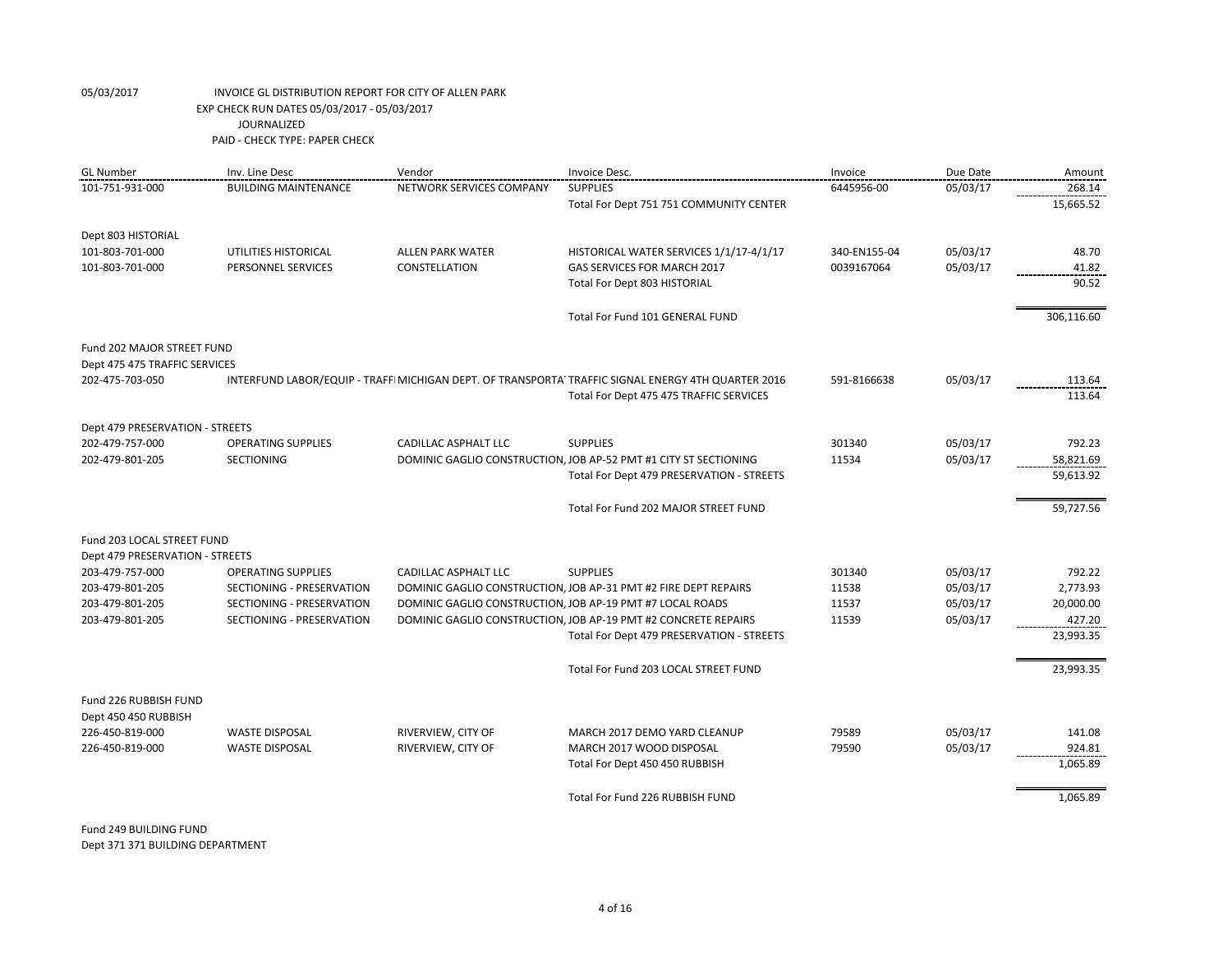| <b>GL Number</b>                   | Inv. Line Desc                                  | Vendor                                                  | Invoice Desc.                                          | Invoice        | Due Date | Amount   |
|------------------------------------|-------------------------------------------------|---------------------------------------------------------|--------------------------------------------------------|----------------|----------|----------|
| 249-371-728-000                    | OFFICE SUPPLIES                                 | <b>GLOBAL OFFICE SOLUTIONS</b>                          | <b>SUPPLIES FOR APRIL 2017</b>                         | CSUM-101262    | 05/03/17 | 64.52    |
| 249-371-853-000                    | <b>TELEPHONE</b>                                | <b>VERIZON WIRELESS</b>                                 | SERVICES FOR BLDG DEPT 3/11/17-4/10/17                 | 9783721118     | 05/03/17 | 108.12   |
| 249-371-946-000                    | EQUIPMENT LEASE-BLDG DEPT                       | <b>TOSHIBA FINANCIAL SERVICES</b>                       | COPIER SERVICES 4/15/17-5/15/17                        | 329112809      | 05/03/17 | 191.14   |
| 249-371-962-000                    | <b>MISCELLANEOUS</b>                            | <b>ASADOORIAN FAMILY PRINT</b>                          | SUPPLIES FOR BLDG DEPT                                 | 14416          | 05/03/17 | 95.00    |
|                                    |                                                 |                                                         | Total For Dept 371 371 BUILDING DEPARTMENT             |                |          | 458.78   |
|                                    |                                                 |                                                         | Total For Fund 249 BUILDING FUND                       |                |          | 458.78   |
| Fund 250 DDA OPERATING<br>Dept 000 |                                                 |                                                         |                                                        |                |          |          |
| 250-000-931-000                    | <b>BUILDING MAINTENANCE</b>                     | WISNIEWSKI, ANTONIA                                     | DDA OFFICE SERVICES APRIL 2017                         | 463769         | 05/03/17 | 60.00    |
| 250-000-960-000                    | MARKETING/PROMOTIONS                            | <b>ALLEGRA MARKETING</b>                                | POSTERS FOR DDA                                        | 4468           | 05/03/17 | 614.08   |
| 250-000-962-000                    | <b>MISCELLANEOUS</b>                            | DOMINIC GAGLIO CONSTRUCTION, SAW CUT 22 AREAS FOR TREES |                                                        | 11535          | 05/03/17 | 3,168.00 |
| 250-000-975-000                    | <b>DESIGN COMMITTEE</b>                         | LEGER, MATTHEW MLD GROUP                                | <b>DESIGN ASSISTANCE</b>                               | MLD17120       | 05/03/17 | 250.00   |
|                                    |                                                 |                                                         | Total For Dept 000                                     |                |          | 4,092.08 |
|                                    |                                                 |                                                         |                                                        |                |          |          |
|                                    |                                                 |                                                         | Total For Fund 250 DDA OPERATING                       |                |          | 4,092.08 |
| Fund 265 DRUG FORFEITURE - FEDERAL |                                                 |                                                         |                                                        |                |          |          |
| Dept 000                           |                                                 |                                                         |                                                        |                |          |          |
| 265-000-939-000                    | <b>VEHICLE MAINTENANCE</b>                      | BAKER'S GAS & WELDING SUPPLY CYCLINDER RENTAL           |                                                        | 09161288       | 05/03/17 | 19.45    |
| 265-000-939-000                    | <b>VEHICLE MAINTENANCE</b>                      | <b>GLENDALE AUTO VALUE</b>                              | PARTS FOR 2009 CHEV TAHOE                              | 359-122900     | 05/03/17 | 180.81   |
| 265-000-984-000                    | COMPUTER EQUIPMENT/SOFTWAI CDW GOVERNMENT, INC. |                                                         | <b>PARTS</b>                                           | <b>HKZ8253</b> | 05/03/17 | 126.78   |
| 265-000-984-000                    | COMPUTER EQUIPMENT/SOFTWAI CDW GOVERNMENT, INC. |                                                         | <b>PARTS</b>                                           | <b>HMV9954</b> | 05/03/17 | 934.85   |
| 265-000-984-000                    | COMPUTER EQUIPMENT/SOFTWAI OEM MICRO SOLUTIONS  |                                                         | <b>TG3 TOUCHPAD KEYBOARD</b>                           | 006930         | 05/03/17 | 508.00   |
| 265-000-985-000                    | <b>CAPITAL OUTLAY</b>                           | <b>CYNERGY</b>                                          | POLICE VEHICLE SERVICES                                | 30311          | 05/03/17 | 344.73   |
|                                    |                                                 |                                                         | Total For Dept 000                                     |                |          | 2,114.62 |
|                                    |                                                 |                                                         | Total For Fund 265 DRUG FORFEITURE - FEDERAL           |                |          | 2,114.62 |
| Fund 271 LIBRARY<br>Dept 000       |                                                 |                                                         |                                                        |                |          |          |
| 271-000-757-000                    | <b>OPERATING SUPPLIES</b>                       | <b>BIG GAME PROMOTIONS</b>                              | SPORTS POSTER ADS APHS                                 | 162013         | 05/03/17 | 450.00   |
| 271-000-757-000                    | <b>OPERATING SUPPLIES</b>                       | SWINEHART, BRANDI                                       | REIMBURSEMENT FOR SUMMER READING PROGRAM REIMBURSEMENT |                | 05/03/17 | 281.93   |
| 271-000-827-000                    | <b>LIBRARY SERVICES</b>                         | THE LIBRARY NETWORK                                     | <b>SUPPLIES FOR LIBRARY</b>                            | 58030          | 05/03/17 | 166.88   |
| 271-000-828-000                    | <b>MATERIALS</b>                                | <b>BLACKSTONE AUDIO, INC</b>                            | <b>AUDIOBOOKS FOR LIBRARY</b>                          | 888922         | 05/03/17 | 47.98    |
| 271-000-828-000                    | <b>MATERIALS</b>                                | <b>BLACKSTONE AUDIO, INC</b>                            | <b>AUDIOBOOKS FOR LIBRARY</b>                          | 895831         | 05/03/17 | 110.93   |
| 271-000-828-000                    | <b>MATERIALS</b>                                | <b>CENTER POINT LARGE PRINT</b>                         | <b>SUPPLIES FOR LIBRARY</b>                            | 1467109        | 05/03/17 | 29.53    |
| 271-000-828-000                    | <b>MATERIALS</b>                                | <b>CENGAGE LEARING INC</b>                              | <b>BOOKS FOR LIBRARY</b>                               | 59724777       | 05/03/17 | 19.00    |
| 271-000-828-000                    | <b>MATERIALS</b>                                | THE LIBRARY NETWORK                                     | <b>SUPPLIES FOR LIBRARY</b>                            | 57981          | 05/03/17 | 74.00    |
| 271-000-920-000                    | <b>UTILITIES</b>                                | <b>ALLEN PARK WATER</b>                                 | WATER SERVICES LIBRARY 1/1/17-4/1/17                   | 390-AL081-00   | 05/03/17 | 270.70   |
| 271-000-920-000                    | <b>UTILITIES</b>                                | CONSTELLATION                                           | <b>GAS SERVICES MARCH 2017</b>                         | 0039167081     | 05/03/17 | 470.76   |
|                                    |                                                 |                                                         | Total For Dept 000                                     |                |          | 1.921.71 |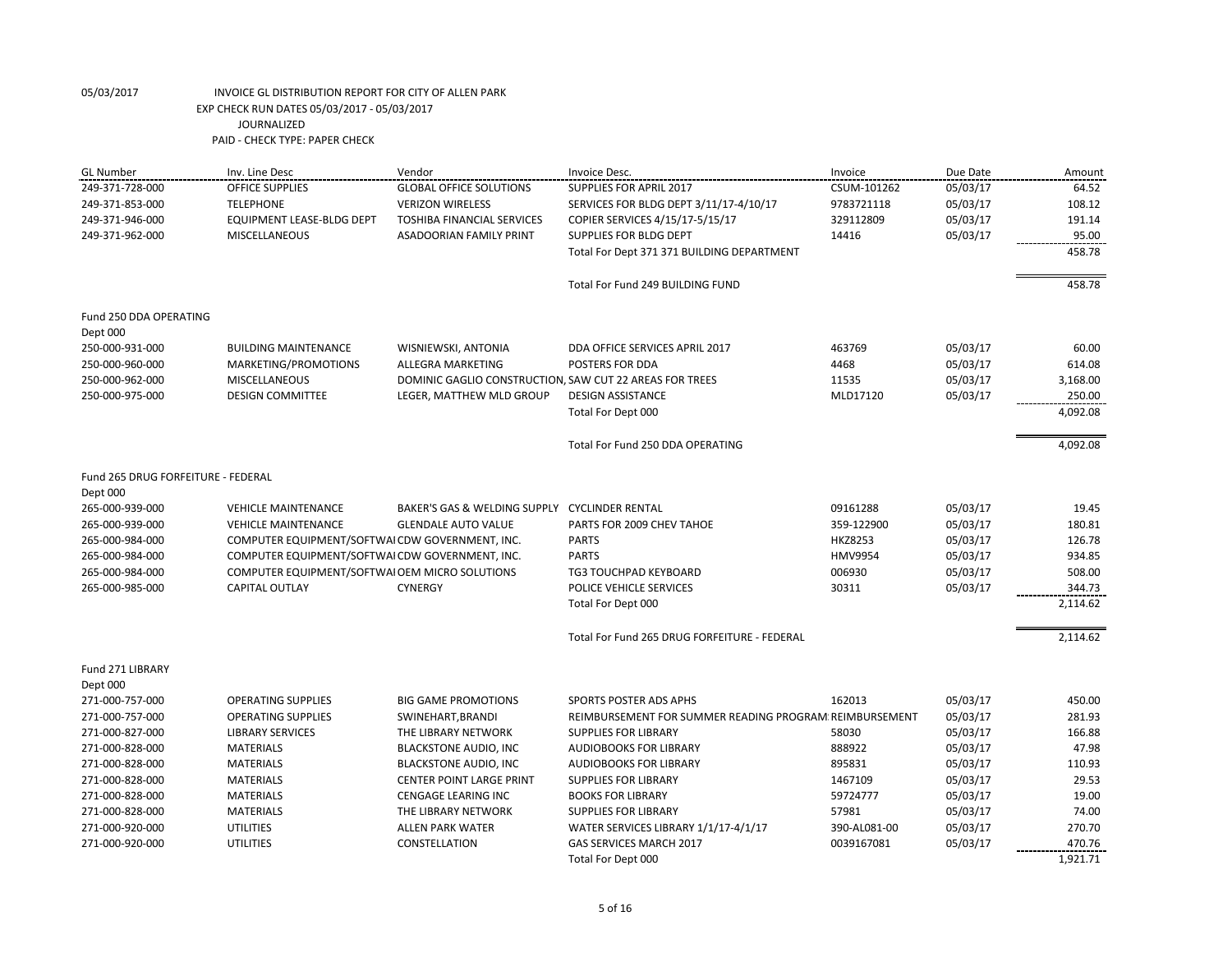| <b>GL</b> Number       | Inv. Line Desc                            | Vendor                     | Invoice Desc.                            | Invoice        | Due Date | Amount    |
|------------------------|-------------------------------------------|----------------------------|------------------------------------------|----------------|----------|-----------|
|                        |                                           |                            | <b>Total For Fund 271 LIBRARY</b>        |                |          | 1,921.71  |
| Fund 592 WATER & SEWER |                                           |                            |                                          |                |          |           |
| Dept 600 WATER         |                                           |                            |                                          |                |          |           |
| 592-600-745-400        | <b>METER MAINTENANCE</b>                  | <b>ETNA SUPPLY COMPANY</b> | <b>SUPPLIES</b>                          | S102171644.001 | 05/03/17 | 1,040.00  |
| 592-600-748-000        | <b>HYDRANT MAINTENANCE</b>                | EJ USA. INC                | <b>HYDRANT MNT</b>                       | 110170026238   | 05/03/17 | 1,692.97  |
| 592-600-873-200        | WC ALLIANCE OF DR WATERSHEDS WAYNE COUNTY |                            | INSTALLMENT 1&2 2017 ALLIANCE WATERSHEDS | 289660         | 05/03/17 | 6,663.30  |
| 592-600-873-200        | WC ALLIANCE OF DR WATERSHEDS WAYNE COUNTY |                            | INSTALLMENT 1&2 2017 ALLIANCE WATERSHEDS | 289660         | 05/03/17 | 6,663.30  |
| 592-600-873-200        | WC ALLIANCE OF DR WATERSHEDS WAYNE COUNTY |                            | APRIL-JUNE 2017 GODDARD BASIN ASSESSMENT | 289693         | 05/03/17 | 2,170.48  |
|                        |                                           |                            | Total For Dept 600 WATER                 |                |          | 18,230.05 |
| Dept 601 601 SEWER     |                                           |                            |                                          |                |          |           |
| 592-601-745-300        | STORM/CB MAINTENANCE                      | EJ USA. INC                | <b>STORM MNT</b>                         | 110170026256   | 05/03/17 | 3,909.06  |
| 592-601-757-000        | <b>OPERATING SUPPLIES</b>                 | <b>SMART BILL</b>          | UTILITY BILLING SERVICES AND SUPPLIES    | 27883-S        | 05/03/17 | 1,802.48  |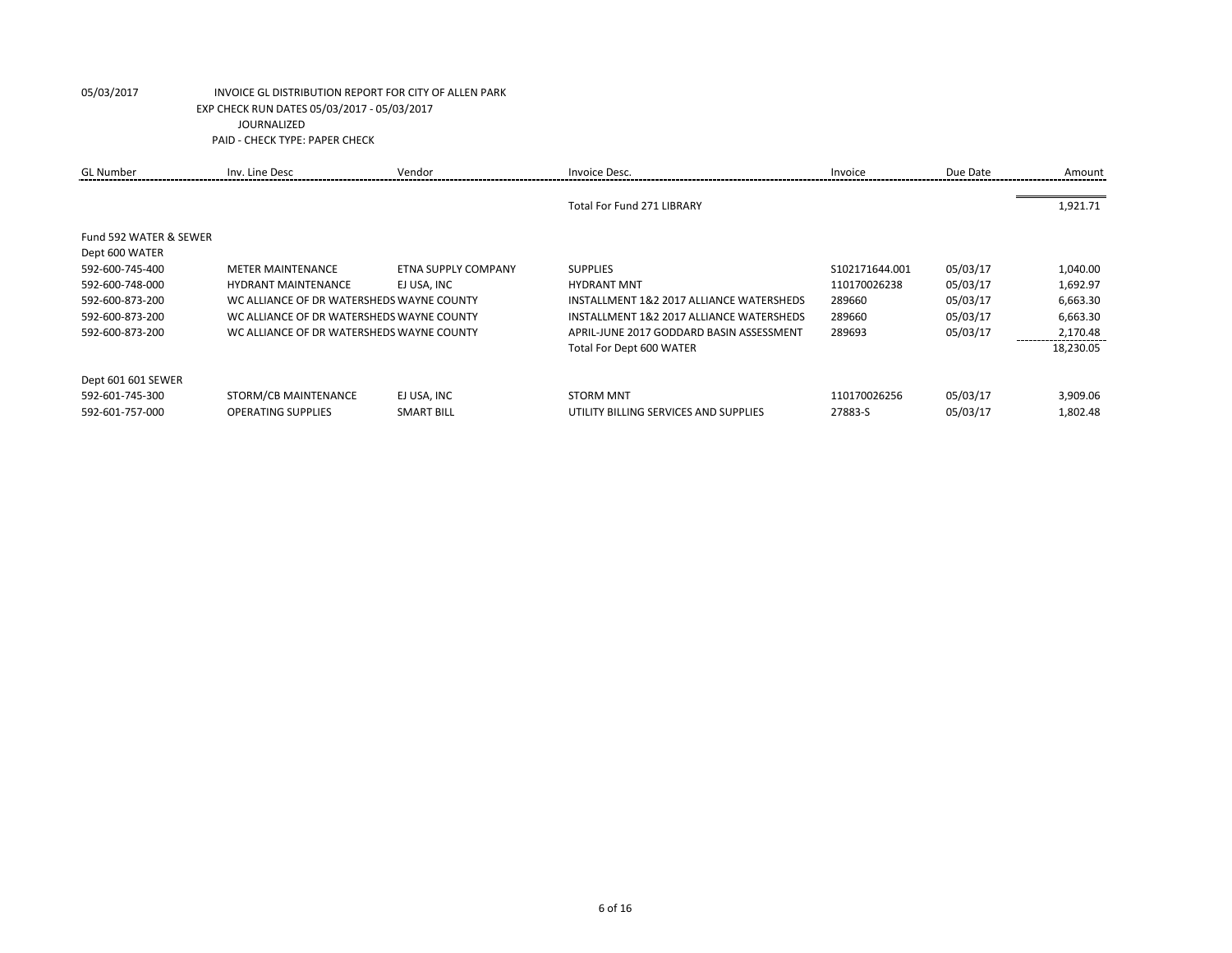| <b>GL Number</b>             | Inv. Line Desc                                            | Vendor                                                   | Invoice Desc.                                              | Invoice             | Due Date | Amount     |
|------------------------------|-----------------------------------------------------------|----------------------------------------------------------|------------------------------------------------------------|---------------------|----------|------------|
| 592-601-908-000              | <b>IWC CHARGES- DETROIT</b>                               | <b>GREAT LAKES WATER AUTHORITY</b>                       | IWC CHARGES FOR MARCH 2017                                 | <b>MARCHIWC</b>     | 05/03/17 | 2,562.43   |
| 592-601-920-000              | <b>AT &amp; T</b><br><b>UTILITIES</b>                     |                                                          | SERVICES 4/10/17-5/9/17                                    | 05032017            | 05/03/17 | 109.57     |
| 592-601-921-000              | <b>OFFICE SUPPLIES</b><br><b>GLOBAL OFFICE SOLUTIONS</b>  |                                                          | SUPPLIES FOR APRIL 2017                                    | CSUM-101262         | 05/03/17 | 70.90      |
| 592-601-927-100              | <b>DETROIT POLLUTANTS</b>                                 |                                                          | GREAT LAKES WATER AUTHORITY MARCH 2017 POLLUTANT SURCHARGE | <b>MARPOLLUTANT</b> | 05/03/17 | 321.42     |
| 592-601-927-100              |                                                           | DETROIT POLLUTANTS- PAST DUE GREAT LAKES WATER AUTHORITY | MARCH 2017 POLLUTANT SURCHARGE                             | MARPOLLUTANT        | 05/03/17 | 32.46      |
| 592-601-930-000              | <b>SEWER MAINTENANCE</b>                                  | JACK DOHENY COMPANIES                                    | REPAIRED CITY SEWER LINE CAMERA                            | W76615              | 05/03/17 | 379.50     |
| 592-601-939-100              | <b>VEHICLE MAINTENANCE</b>                                | BAKER'S GAS & WELDING SUPPLY CYCLINDER RENTAL            |                                                            | 09161288            | 05/03/17 | 19.49      |
| 592-601-940-500              | FAIRLANE/INDEPNCE MKT STATION SECURITY CENTRAL PROTECTION |                                                          | BURG/FIRE SERVICES 5/1/17-5/31/17                          | 3158722             | 05/03/17 | 37.95      |
| 592-601-945-000              | <b>STORM WATER PERMITS</b>                                | <b>STATE OF MICHIGAN</b>                                 | 2017 STORM WATER DISCHARGE PERMIT FEE                      | 761-8163151         | 05/03/17 | 3,000.00   |
| 592-601-987-100              | CAPITAL OUTLAY - SAW GRANT                                | JACK DOHENY COMPANIES                                    | SUPPLIES FOR WATER DEPT                                    | A02121              | 05/03/17 | 5,500.00   |
| 592-601-987-100              | CAPITAL OUTLAY - SAW GRANT                                | WADE-TRIM/ASSOCIATES, INC.                               | PROF SERVICES 2/26/17-4/1/17                               | 2007902             | 05/03/17 | 39,890.00  |
|                              |                                                           |                                                          | Total For Dept 601 601 SEWER                               |                     |          | 57,635.26  |
| Dept 603 603 BASIN           |                                                           |                                                          |                                                            |                     |          |            |
| 592-603-853-000              | <b>TELEPHONE</b>                                          | <b>VERIZON WIRELESS</b>                                  | BASIN SERVICES 3/24/17-4/23/17                             | 9784499366          | 05/03/17 | 50.04      |
| 592-603-853-000              | <b>TELEPHONE</b>                                          | <b>VERIZON WIRELESS</b>                                  | WATER DEPT SERVICES 3/11/17-4/10/17                        | 9783640394          | 05/03/17 | 242.54     |
| 592-603-920-000              | <b>UTILITIES</b>                                          | CONSTELLATION                                            | GAS SERVICES FOR MARCH 2017                                | 0039167070          | 05/03/17 | 213.73     |
| 592-603-920-000              | <b>UTILITIES</b>                                          | CONSTELLATION                                            | GAS SERVICES MARCH 2017                                    | 0039167068          | 05/03/17 | 471.91     |
| 592-603-930-000              | <b>SEWER MAINTENANCE</b>                                  | BAKER'S GAS & WELDING SUPPLY                             | PROPANE                                                    | 01432275            | 05/03/17 | 8.49       |
|                              |                                                           |                                                          | Total For Dept 603 603 BASIN                               |                     |          | 986.71     |
| Dept 604 ADMINISTRATION/DEBT |                                                           |                                                          |                                                            |                     |          |            |
| 592-604-997-000              | PAYING AGENT FEES                                         | <b>US BANK</b>                                           | LIMITED TAX BONDS SERIES 2002                              | 4620322             | 05/03/17 | 300.00     |
|                              |                                                           |                                                          | Total For Dept 604 ADMINISTRATION/DEBT                     |                     |          | 300.00     |
|                              |                                                           |                                                          | Total For Fund 592 WATER & SEWER                           |                     |          | 77,152.02  |
| Fund 701 TRUST AND AGENCY    |                                                           |                                                          |                                                            |                     |          |            |
| Dept 000                     |                                                           |                                                          |                                                            |                     |          |            |
| 701-000-240-000              | <b>BLOCK GRANT REHAB. ESCROW</b>                          | WEST METRO DOOR INC                                      | FURNISH AND INSTALL ENTRY DOORS AT COMM CTR 171926         |                     | 05/03/17 | 930.00     |
| 701-000-245-000              | <b>PARKS &amp; RECREATION ESCROW</b>                      | <b>GORDON FOOD SERV.</b>                                 | <b>SUPPLIES</b>                                            | 846132992           | 05/03/17 | 10.08      |
|                              |                                                           |                                                          | Total For Dept 000                                         |                     |          | 940.08     |
|                              |                                                           |                                                          | Total For Fund 701 TRUST AND AGENCY                        |                     |          | 940.08     |
|                              |                                                           |                                                          |                                                            |                     |          |            |
|                              |                                                           | Fund Totals:                                             |                                                            |                     |          |            |
|                              |                                                           |                                                          | Fund 101 GENERAL FUND                                      |                     |          | 306,116.60 |
|                              |                                                           |                                                          | Fund 202 MAJOR STREET FUND                                 |                     |          | 59,727.56  |
|                              |                                                           |                                                          | Fund 203 LOCAL STREET FUND                                 |                     |          | 23,993.35  |
|                              |                                                           |                                                          | Fund 226 RUBBISH FUND                                      |                     |          | 1,065.89   |
|                              |                                                           |                                                          | Fund 249 BUILDING FUND                                     |                     |          | 458.78     |
|                              |                                                           |                                                          | Fund 250 DDA OPERATING                                     |                     |          | 4,092.08   |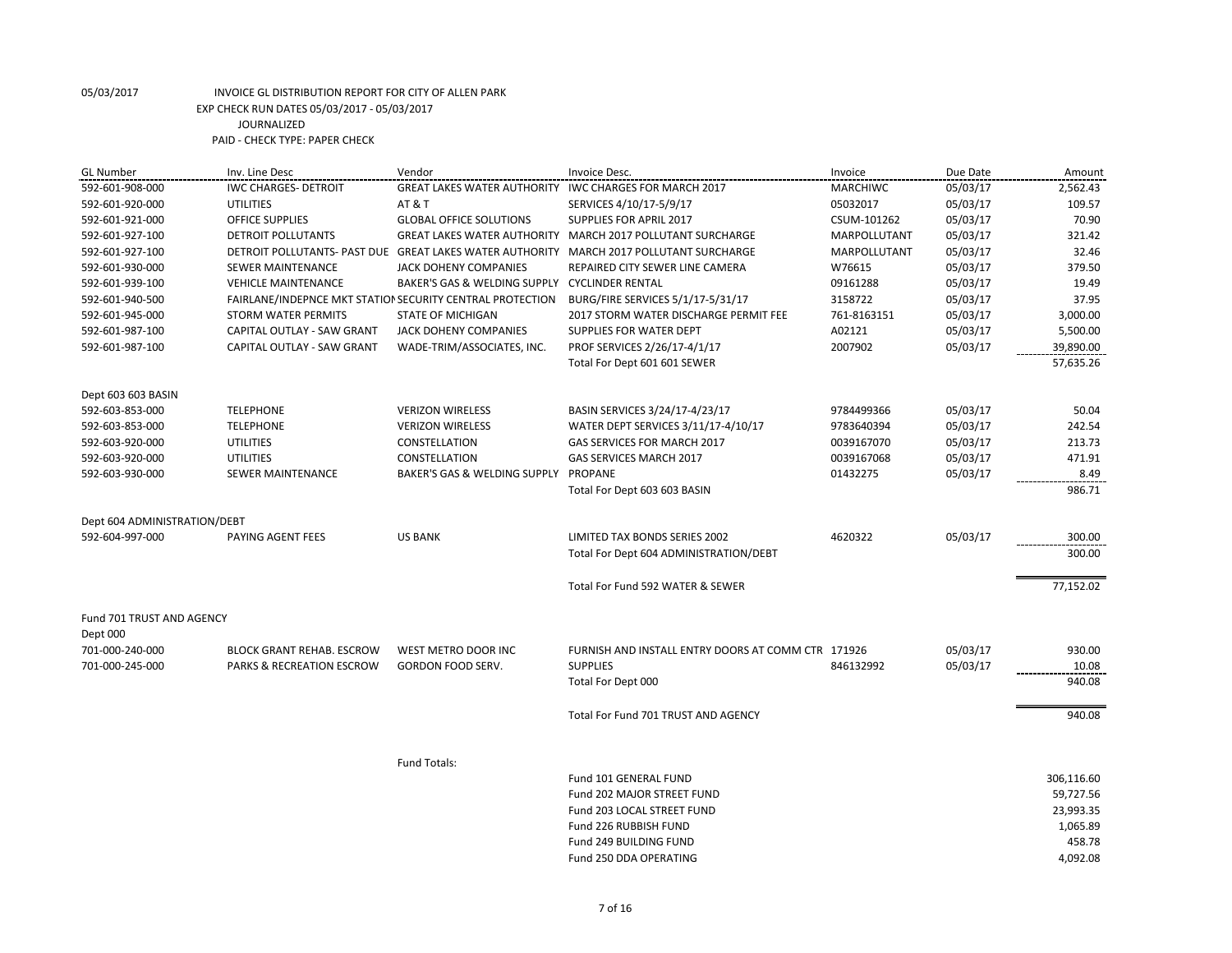| <b>GL Number</b> | Inv. Line Desc | Vendor | Invoice Desc.                      | Invoice | Due Date | Amount     |
|------------------|----------------|--------|------------------------------------|---------|----------|------------|
|                  |                |        | Fund 265 DRUG FORFEITURE - FEDERAL |         |          | 2,114.62   |
|                  |                |        | Fund 271 LIBRARY                   |         |          | 1,921.71   |
|                  |                |        | Fund 592 WATER & SEWER             |         |          | 77,152.02  |
|                  |                |        | Fund 701 TRUST AND AGENCY          |         |          | 940.08     |
|                  |                |        | Total For All Funds:               |         |          | 477,582.69 |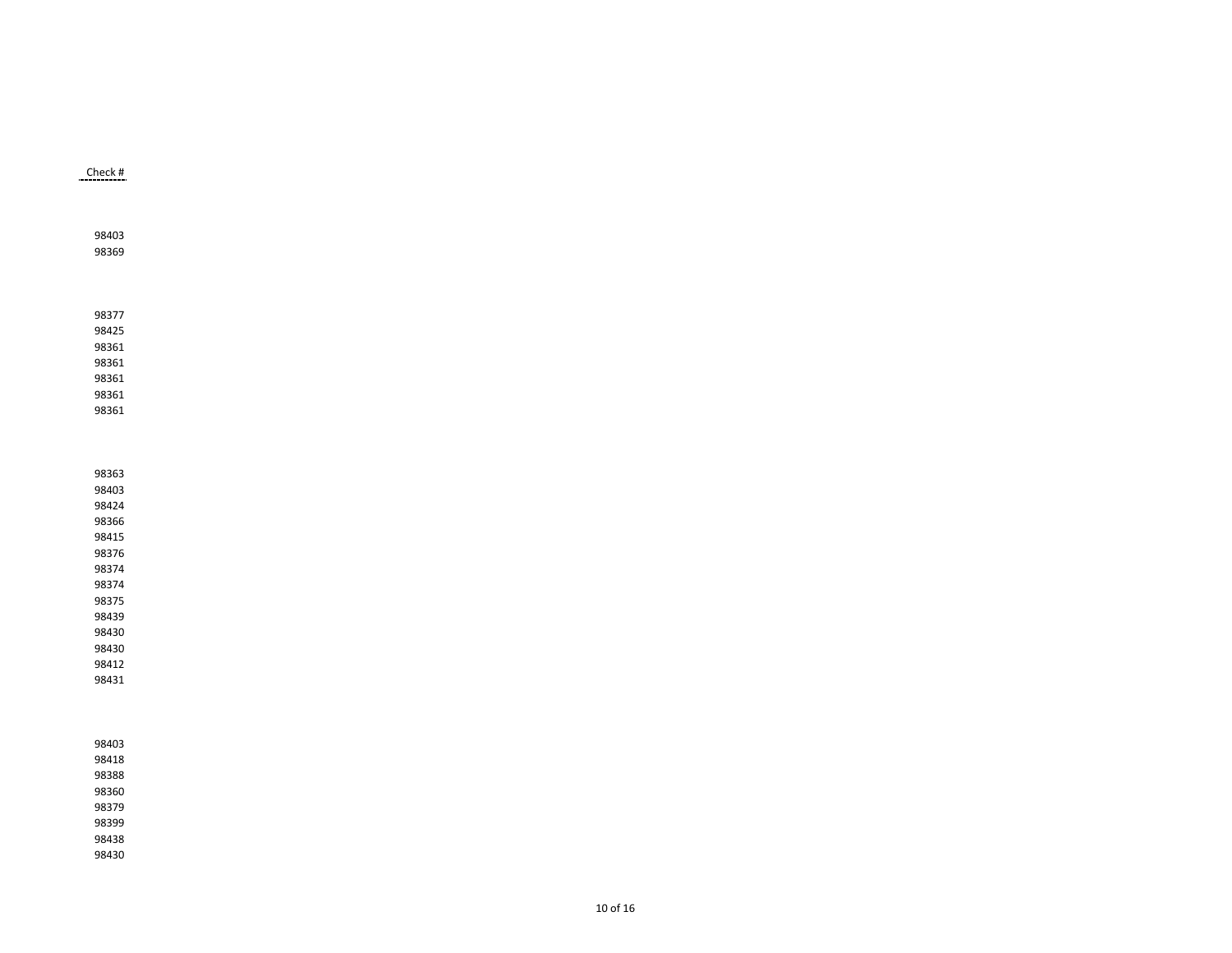| Check # |  |
|---------|--|
| 98365   |  |
| 98405   |  |
| 98405   |  |
| 98408   |  |
| 98392   |  |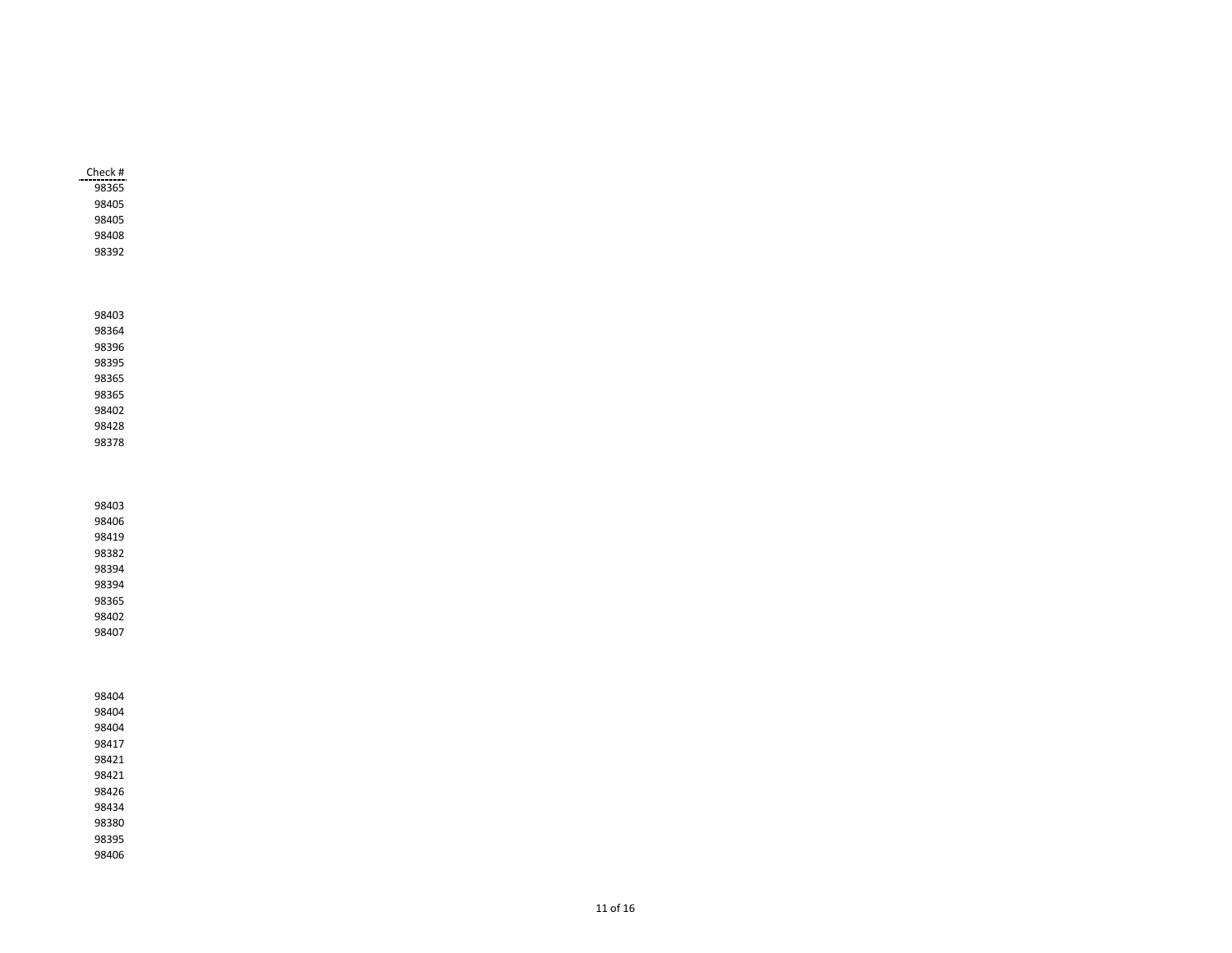| $\frac{\text{Check H}}{98414}$   |  |  |  |
|----------------------------------|--|--|--|
| 98362<br>98381                   |  |  |  |
|                                  |  |  |  |
| 98410                            |  |  |  |
| 98371<br>98393                   |  |  |  |
|                                  |  |  |  |
| 98371<br>98393<br>98393<br>98393 |  |  |  |
|                                  |  |  |  |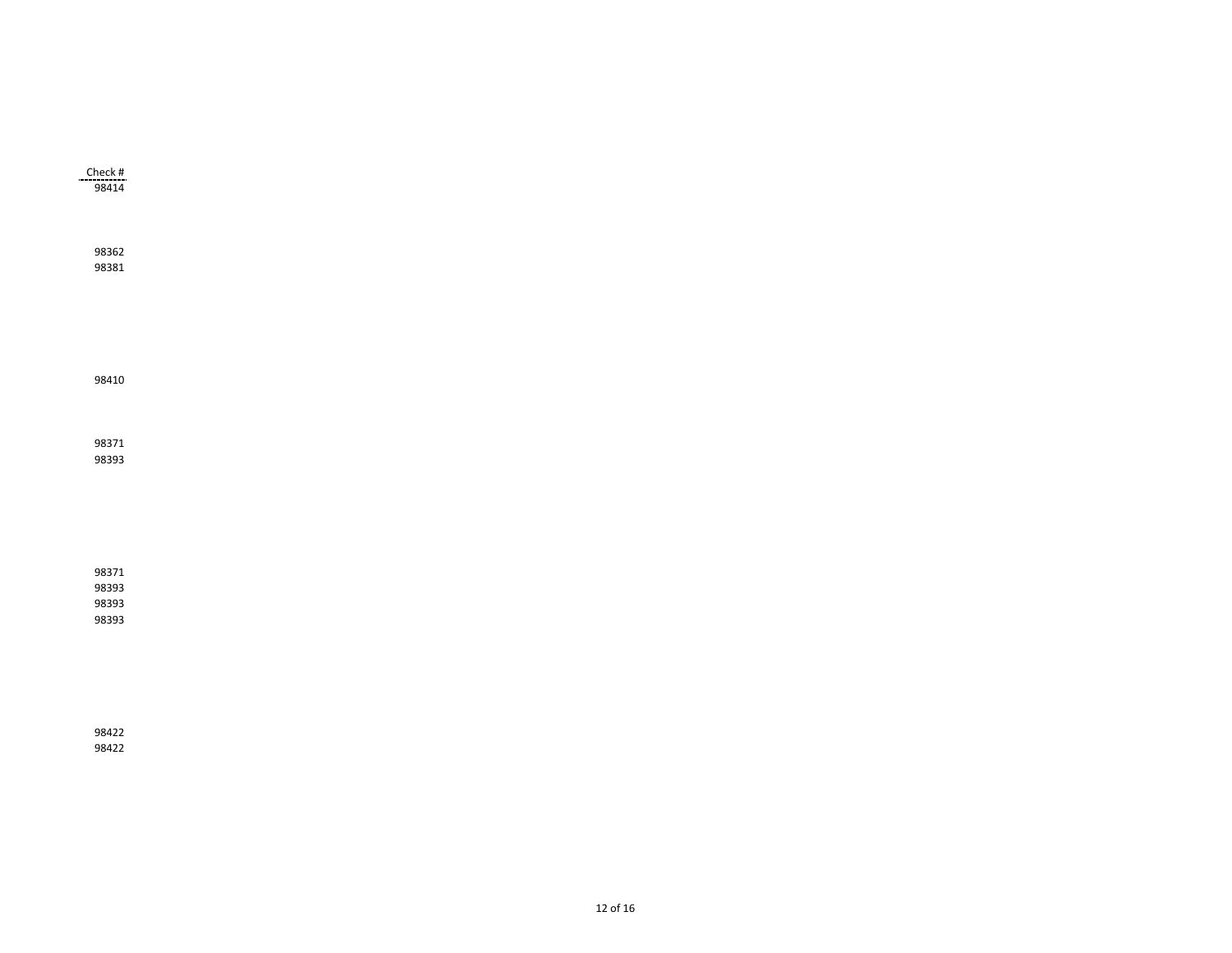| Check # |
|---------|
| 98403   |
| 98440   |
| 98436   |
| 98363   |

| 98367 |  |  |  |
|-------|--|--|--|
| 98433 |  |  |  |
| 98435 |  |  |  |
| 98368 |  |  |  |
| 98368 |  |  |  |
| 98373 |  |  |  |
| 98401 |  |  |  |
| 98435 |  |  |  |
| 98362 |  |  |  |
| 98383 |  |  |  |
|       |  |  |  |